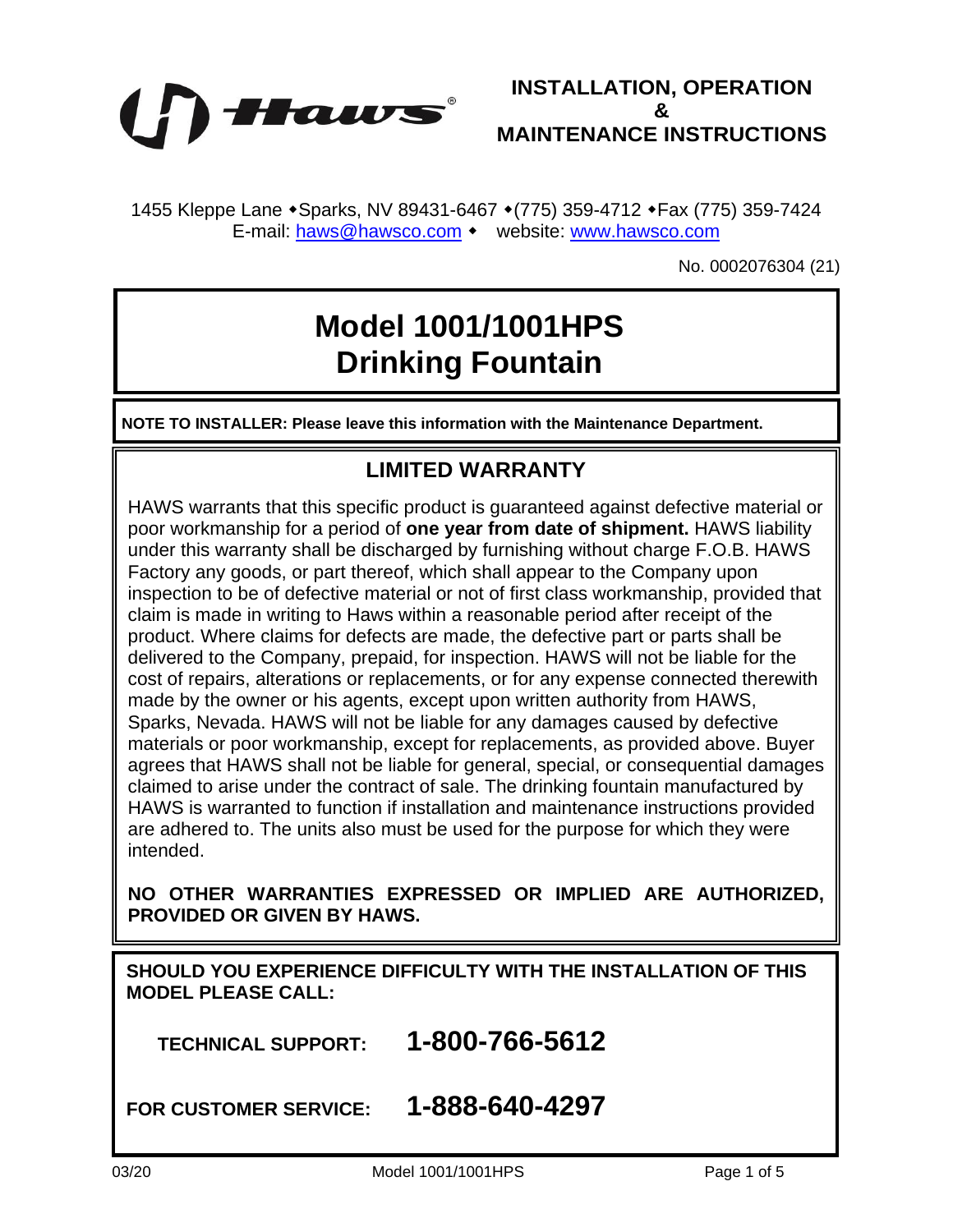**RECOMMENDED TOOLS:** Hack saw, pipe joint sealant, screwdriver, level, 12" adjustable wrench, 10" pipe wrench, 3/32" and 5/32" hex key wrench, 9/16", 1/2", 7/16" socket wrench or open-end wrench.

**LOCATION OF UNIT:** The Model 1001/1001HPS Drinking Fountain is a wheelchair accessible drinking water facility. The height dimensions shown, meet current ADA requirements. When installing this unit, local, state or federal codes should be adhered to. If height other than shown is required, then dimensions must be adjusted accordingly.

**SUPPLY LINE:** The minimum recommended line size is 1/2" IPS with 30-90 PSI (2-6 ATM) flowing pressure. Where sediment or mineral content is a problem, an inlet filter is recommended.

**PLUMBING CONNECTIONS:** Inlet is 3/8" O.D. push-in type fitting. Waste outlet is 1-1/4" O.D. tube.

**MAINTENANCE:** Periodically clean the strainer. Refer to 5874 Series Valve Manual for more information.

## **GENERAL NOTES:**

- **1. For all plastic push-in type fitting connections, only connect NSF-61 copper or plastic tubing. Stainless steel or glass tubing is not recommended. The following assembly instructions must be followed to ensure a watertight connection:**
	- **a. Cut tubing square and clean.**
	- **b. Mark from end of tube the length of insertion (See table below).**
	- **c. Push tube into the fitting until it bottoms out.**
	- **d. To remove, depress collet and pull tubing out.**

| <b>Tube Sizes</b> | O.D.<br><b>Tolerance</b> | <b>Insertion Depth</b> |
|-------------------|--------------------------|------------------------|
| 1/4"              | ±.005"                   | 11/16"                 |
| 3/8"              | ±.005"                   | 3/4"                   |
| 1/2"              | ±.005"                   | 7/8"                   |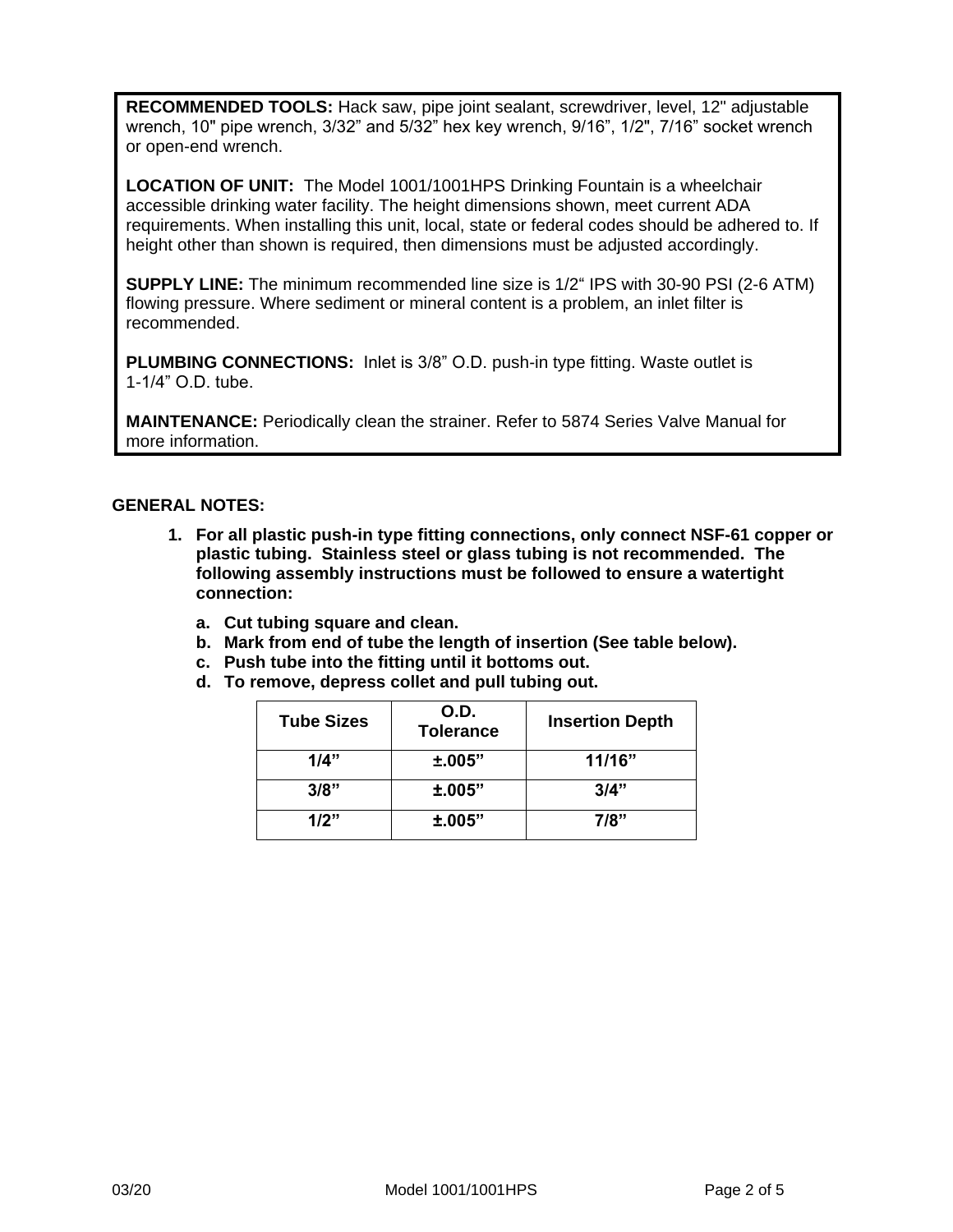| <b>TROUBLESHOOTING</b> |                            |     |                                                                                                                                                                                                                                                                                      |  |
|------------------------|----------------------------|-----|--------------------------------------------------------------------------------------------------------------------------------------------------------------------------------------------------------------------------------------------------------------------------------------|--|
|                        | <b>PROBLEM</b>             |     | <b>REPAIR CHECKLIST</b>                                                                                                                                                                                                                                                              |  |
|                        | Insufficient bubbler flow. | 1a. | Check that inlet screwdriver stop valve is in wide-<br>open position.                                                                                                                                                                                                                |  |
|                        |                            | b.  | Verify minimum 30 psi flowing supply pressure.                                                                                                                                                                                                                                       |  |
|                        |                            | C.  | Clean strainer. See 5874 Series Valve Manual.                                                                                                                                                                                                                                        |  |
|                        |                            | d.  | Adjust valve to increase flow. Use front adjust screw<br>or see 5874 Series Valve Manual.                                                                                                                                                                                            |  |
|                        |                            | е.  | Clean screens (inside nozzle body). Unscrew<br>nozzle insert and very gently activate water supply<br>to pop out qty. 3 screens (be careful not to lose<br>screens). Remove any debris clogging the screen<br>openings and place back into nozzle body.<br>Reassemble nozzle insert. |  |

For more information about Haws products, see our website: [www.hawsco.com](http://www.hawsco.com/)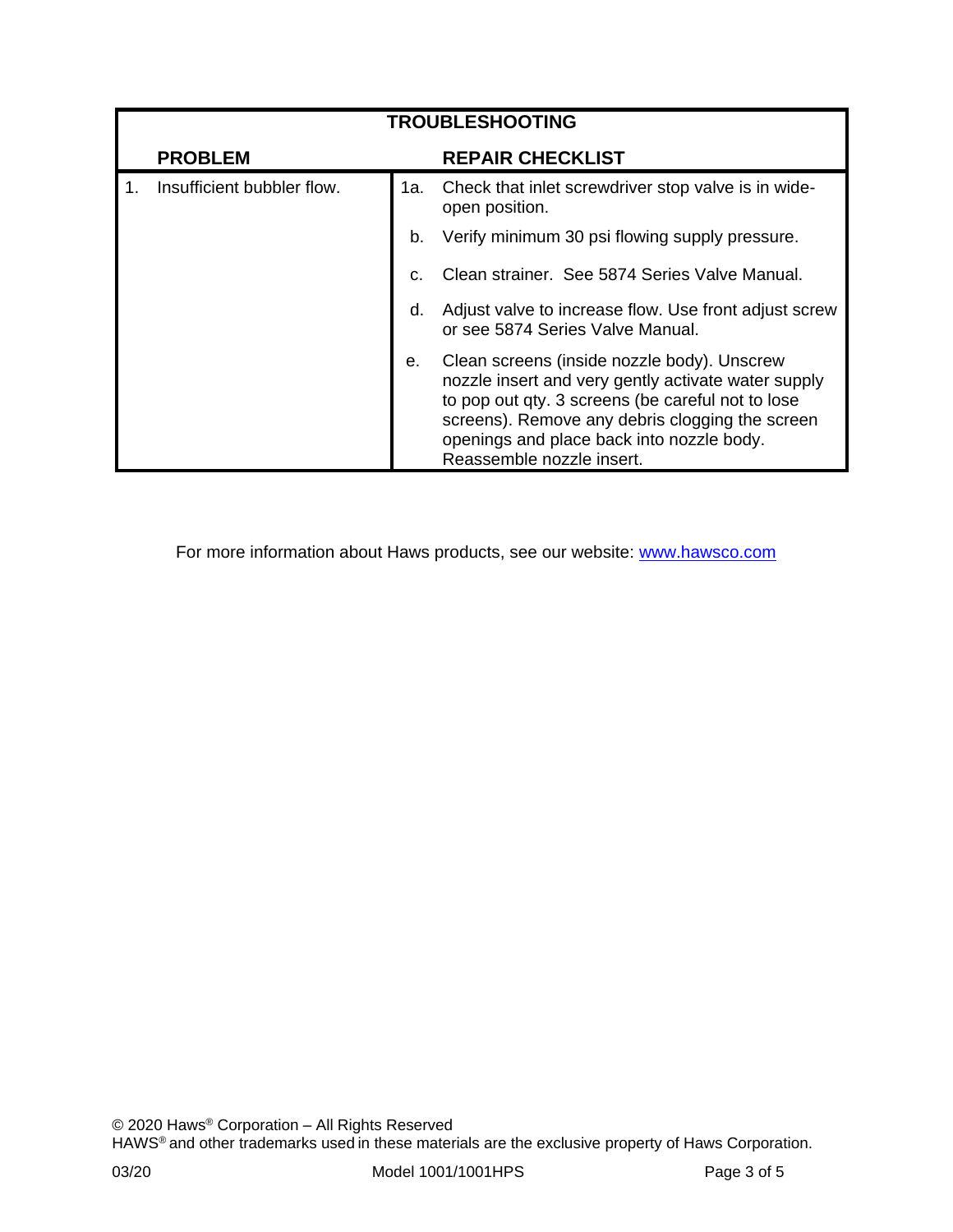

HAWS  $^{\circledR}$  and other trademarks used in these materials are the exclusive property of Haws Corporation.

PAGE 4 OF 5